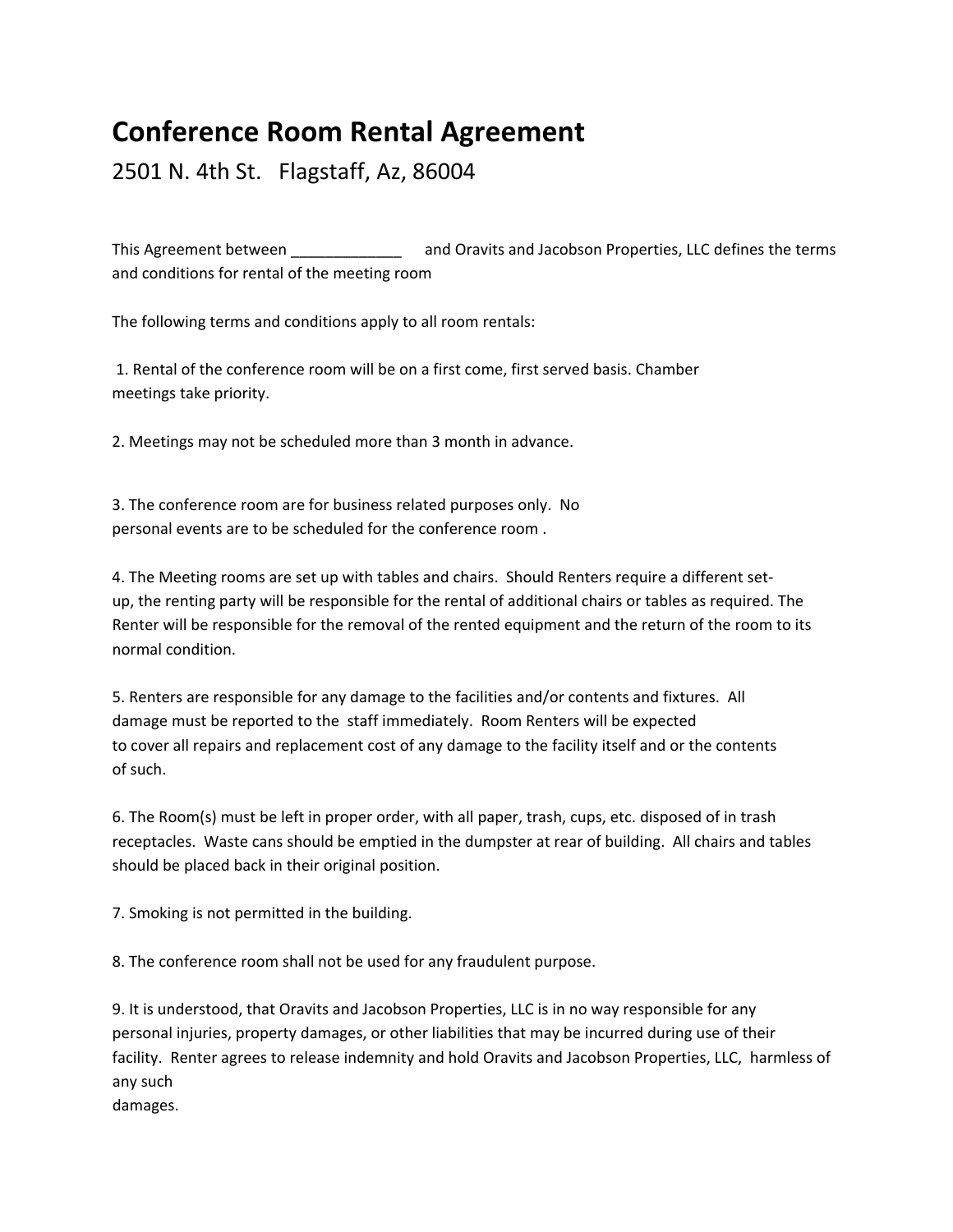10. Conditions of Use. Renter's activities during the Rental Period must be compatible with use of the building and activities in areas adjacent to the Rental Space and building. This includes but is not limited to playing music or making any noise at a level that is reasonable under the circumstances. Smoking is not permitted anywhere in the building by local ordinance. The Rental Space must be cleaned and returned to Drachen in the condition it was in prior to the rental. Oravits and Jacobson Properties, LLC may deduct charges for cleaning from the deposit for Renter's failure to do so.

Initial \_\_\_\_\_\_\_

11. Signs and Decorations. Signs may not be posted outside of the meeting room except one sign may be placed on the front door directing Renter's guests to the second floor. Use of glitter, sparkles, rice, birdseed, or similar material is not allowed. The use of fire or open flame of any kind, fireworks of any kind, or any toxic or noxious material is strictly prohibited. Signs or decorations may be affixed to any surface only if such affixation will not mar, deface or leave a mark on the surface when removed. NO PENETRATION OF ANY SURFACE. Only tape made specifically for painted walls may be used. All tape, wire, or other items used for decorations must be completely removed after the event. Any other decoration, signage, or construction must be pre‐approved by Oravits and Jacobson Properties, LLC.

Initial \_\_\_\_\_\_\_

12. Damages. Renter is responsible for any loss or damage to the Rental Space, adjoining facilities, building common areas, or building exterior or grounds. This includes all damages to any equipment, fixtures, surfaces, including the ceiling, floors and floor finishes, or any other property. Deposits may be used to offset the costs of such damages. Renters agrees and acknowledges that Renter's liability for loss or damages is not limited to the amount of the deposits received by Oravits and Jacobson Properties, LLC.

‐‐‐Following evaluation of the condition of the property after the rental period by Oravits and Jacobson Properties, LLC staff, deposits will be

refunded within 20 business days less any amount used to offset cleaning charges or damages as set forth below. Deposits for rental periods which are cancelled more than 30 days before the rental period will be refunded less a \$50.00 handling fee. Deposits for rental periods which are canceled less than 30 days prior to the rental period will be forfeited.

----Reservation of Rights. Oravits and Jacobson Properties, LLC reserves the right to cancel agreements for non‐

payment or for non‐compliance with any of the rules, terms and conditions set forth in this Agreement. Oravits and Jacobson Properties, LLC reserves the right to require proof of insurance from Renter as

a condition to entering this Agreement.